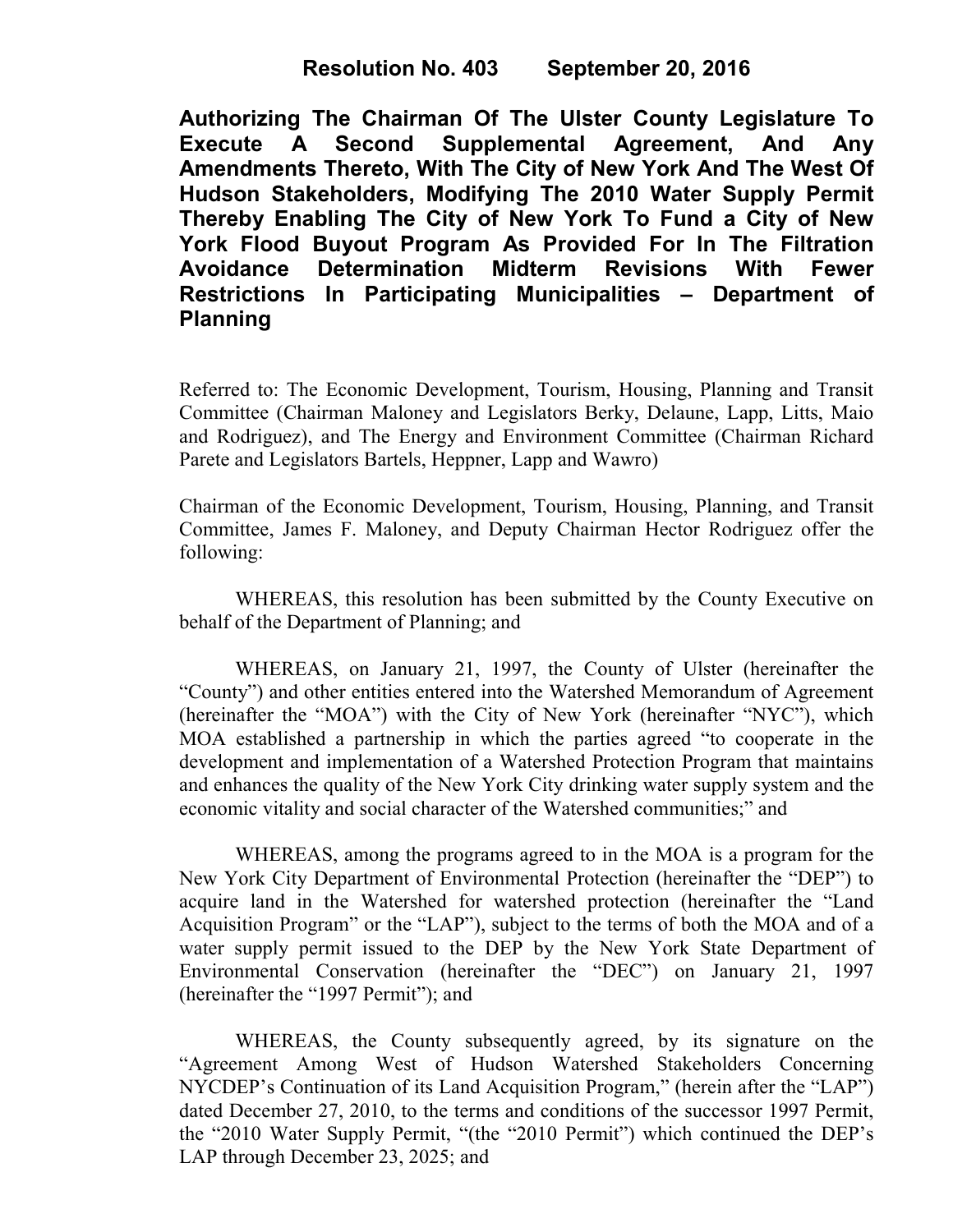### **- Page 2 -**

## **Resolution No. 403 September 20, 2016**

**Authorizing The Chairman Of The Ulster County Legislature To Execute A Second Supplemental Agreement, And Any Amendments Thereto, With The City of New York And The West Of Hudson Stakeholders, Modifying The 2010 Water Supply Permit Thereby Enabling The City of New York To Fund a City of New York Flood Buyout Program As Provided For In The Filtration Avoidance Determination Midterm Revisions With Fewer Restrictions In Participating Municipalities – Department of Planning**

WHEREAS, the 2013 Supplemental LAP Agreement memorialized the Parties' agreement to modifications of Special Condition 7(b) of the 2010 Water Supply Permit (WSP) to facilitate the Hurricane Irene Buyout Program. In particular, the modifications allowed for the use of the FEMA procedures for determining the fair market value of properties participating in the Hurricane Irene Buyout Program. The modifications also allowed for local communities to take and retain title to properties acquired through that Program, establishing a requirement that in such situations, those communities will grant conservation easements to DEC with certain restrictions, including both the restrictions FEMA requires for all buyout properties ("FEMA Deed Restrictions") and additional restrictions memorialized in the 2013 Supplemental LAP Agreement; and

WHEREAS, the May 2014 Midterm Revisions to the City's 2007 Filtration Avoidance Determination ("FAD") require DEP to commit \$15 Million to a New York City-funded flood buyout program ("NYCFBO") to be implemented in accordance with the conditions of the 2010 Water Supply Permit, as amended. In accordance with the FAD, after extensive negotiations and outreach, Watershed Stakeholders have agreed upon a process for property evaluation and selection, as documented in "NYC-Funded Flood Buyout Program Property Evaluation and Selection Process," dated June 1, 2016 ("Process Document"), which relies on a further amendment of the 2010 Water Supply Permit, as described below, to allow DEP to implement the NYCFBO in communities that elect to participate in the Program ("Communities"); and

 WHEREAS, MOA Paragraph 67 prohibits DEP from acquiring property in the West of Hudson watershed with structures other than uninhabitable dwellings or accessory structures unless the property is acquired through an acquisition and relocation program administered pursuant to the Hazard Mitigation Grant Program of the Federal Disaster Assistance Act; and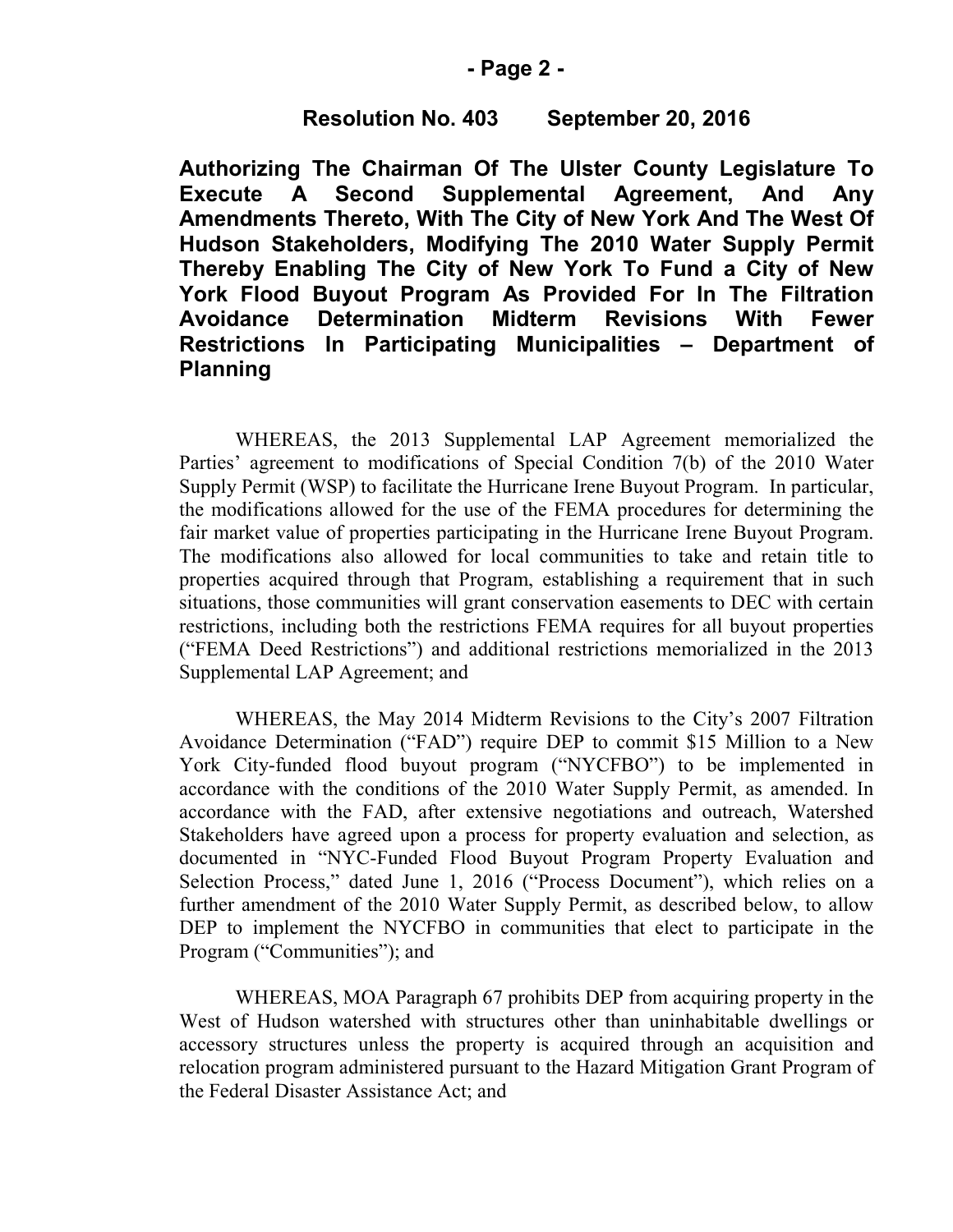# **- Page 3 -**

# **Resolution No. 403 September 20, 2016**

**Authorizing The Chairman Of The Ulster County Legislature To Execute A Second Supplemental Agreement, And Any Amendments Thereto, With The City of New York And The West Of Hudson Stakeholders, Modifying The 2010 Water Supply Permit Thereby Enabling The City of New York To Fund a City of New York Flood Buyout Program As Provided For In The Filtration Avoidance Determination Midterm Revisions With Fewer Restrictions In Participating Municipalities – Department of Planning**

WHEREAS, on December 23, 2015, the Coalition of Watershed Towns (CWT) acting on behalf of the watershed communities submitted to DEP and the regulatory agencies the following list of proposed modifications and enhancements to the Watershed Protection and Partnership Programs ("Supplemental Partnership Program"), which the CWT asserts are critical to the long-term sustainability of the watershed communities:

- 1. Future Stormwater Fund
	- (a) Replenishment
	- (b) Eligible costs/allocation
- 2. MOA Paragraph 145 Stormwater Costs Paid by the City
	- (a) CWC to administer program
	- (b) Payments as project proceeds within 90 days of invoice submission
	- (c) Eligible costs to be consistent with MOA Attachments II and WW and to be determined by CWC
- 3. Small Business Septic Fund
	- (a) Expansion to public entities and institutions
	- (b) Engineering evaluations and funding of upgrades to noncomplying regulated activities
	- (c) Expansion to include all incremental costs of equipment and methods required by the Watershed Regulations that are not required by State or federal law
- 4. CWC to administer program concerning the City's obligations to pay certain wastewater treatment plant costs under Public Health Law Section 1104; and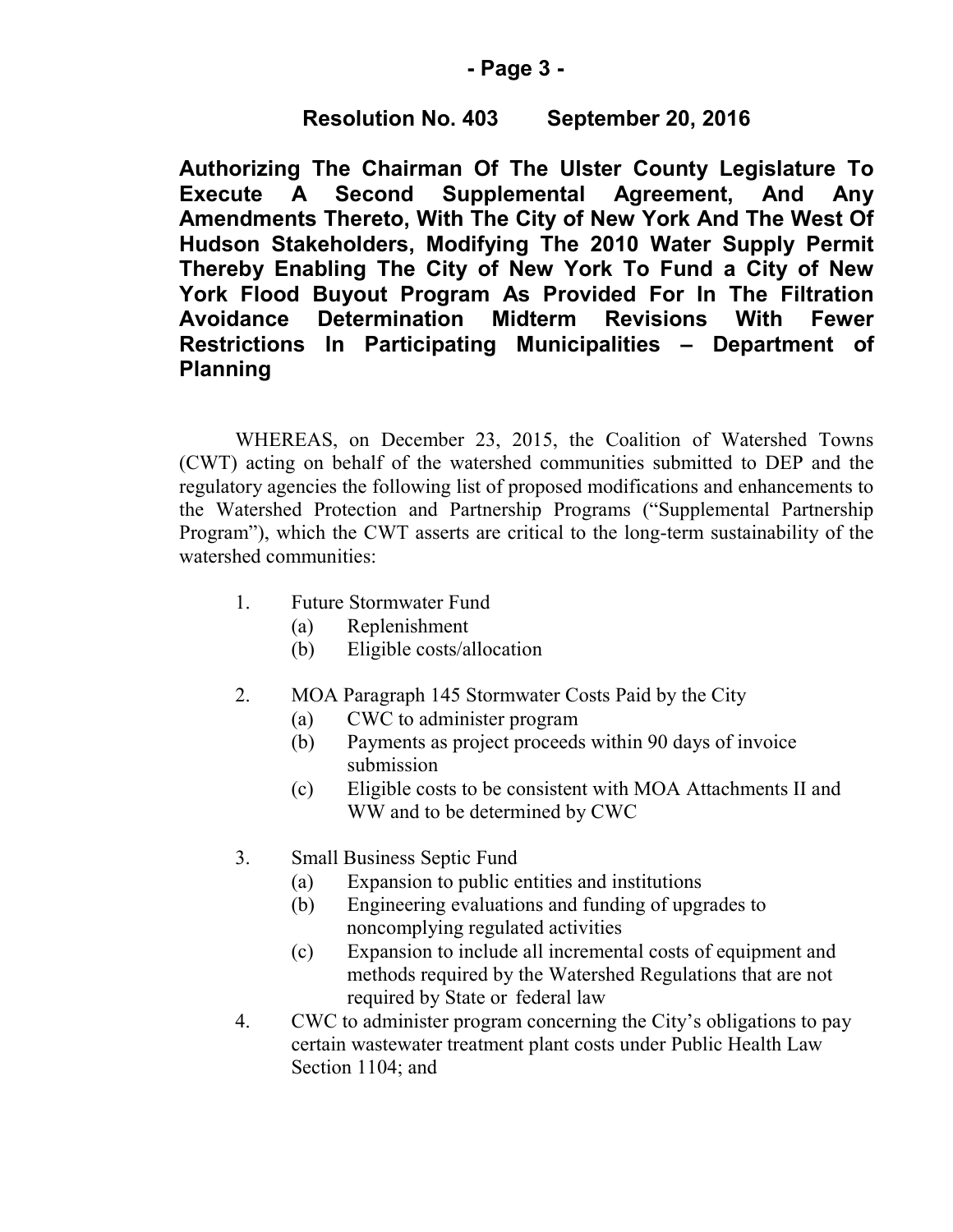#### **- Page 4 -**

### **Resolution No. 403 September 20, 2016**

**Authorizing The Chairman Of The Ulster County Legislature To Execute A Second Supplemental Agreement, And Any Amendments Thereto, With The City of New York And The West Of Hudson Stakeholders, Modifying The 2010 Water Supply Permit Thereby Enabling The City of New York To Fund a City of New York Flood Buyout Program As Provided For In The Filtration Avoidance Determination Midterm Revisions With Fewer Restrictions In Participating Municipalities – Department of Planning**

WHEREAS, in order for NYCFBO to progress as desired by the communities within the watershed, DEP has requested a modification to Special Condition 7(b) of the 2010 WSP to allow DEP to acquire when agreed to by the community and the property owner, property with structures (other than uninhabitable dwellings or accessory structures). Based on extensive negotiations, the Parties have reached agreement on a Second Supplemental Agreement among the West of Hudson Watershed Stakeholders concerning the NYCFBO Program. As part of that agreement, the communities have requested, and the City has agreed to: (1) negotiations concerning the Supplement Partnership Programs and the incorporation of those supplemental programs into the NYC Long Term Watershed Protection Program; (2) to work together with the communities, in consultation with New York State Department of Health and the DEC, to identify and promulgate amendments to the Watershed Regulations that will reduce the regulatory burden on the West of Hudson communities without compromising water quality: and (3) to work together with the communities to identify efficiency improvements to the City's contracting, procurement, and contract administration processes; and

WHEREAS, the DEP has held multiple stakeholder meetings to reach consensus on the NYCFBO and completed an environmental impact review under the State Environmental Quality Review Act (SEQRA) and determined that the proposed changes would not introduce new or previously undisclosed significant adverse impacts and therefore, in accordance with 617.9(a) (7), a Supplemental EIS is not required, and the impact conclusions from the 2010 Final EIS and Findings Statement for the Extended Watershed Land Acquisition Program remain; now, therefore, be it

RESOLVED, that the Ulster County Legislature authorizes the Chairman of the Ulster County Legislature to execute the Second Supplemental Agreement among the West of Hudson Watershed Stakeholders concerning the New York City – Funded Flood Buyout Program, and any amendments thereto, in the form as filed with the Clerk of the Ulster County Legislature or as modified with the approval of the County Attorney,